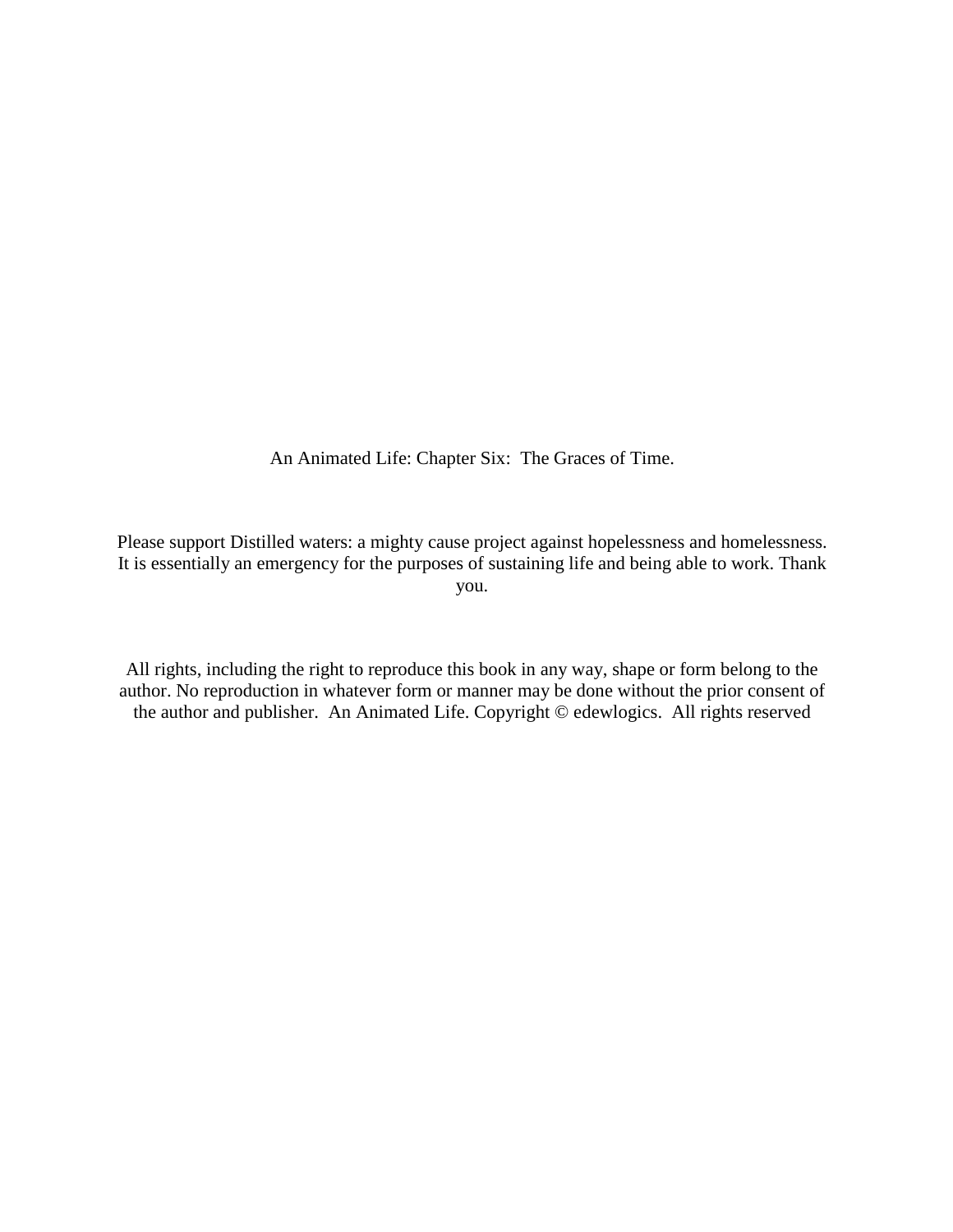## **The Graces of Time**

Somewhere in the hard wired recesses of a Deer must be transition expectations irreverently innate, essentially instinctive, coherently ingenerate and intuitive. And these hard wired recesses must hold little reference to time, its observations, and the cognitive implications of such because such are not transition states for cognition but for being.

Deer are fascinating creatures, as are many animals with mild intelligence based on personality, environmental and experiential conditioning. They are hard to sight in the raw against the wilder view but can be sighted dislodged against some tormentor's edge life caved in for, paved cement, paved roads and other artifacts bridging natural forestry. There were those hard pressed moments when harshness presented me with incalculable animation treasures, that is, animation I had hardly noticed before, as life was suddenly imbued with every pain, every possible sensation of harshness.

Life knew wickedness without measure and my pain was immeasurable within it. It had seemed a plateau of complex structures, interwoven identities struggling for edges defined for privilege, superiority and oppression. And I was prey without privilege, without shelter. It still amazes me how I got through the pain alone. Was life determined to sustain me as the constant reminder of the harshness of the elements I was exposed to? I was as helpless and hopeless as anyone could ever be. I was alone in my life, in my thoughts, especially in a room filled with people. If I had a time slice of those moments of suffering, it will be that charged with essence as existence was reduced to base elements.

I was on the edge of everything, especially life. And I never truly met a deer until I met homelessness. From dusk to dawn, my true neighbors were animals. I first noticed a series of small black and rounded fecal matter scattered about on another type of natural waste, snow. It couldn't belong to those big black birds whose breed I couldn't quite place for a while could it? There were those distinctive holes dug deep into the trenches of the snow deposit near, the sharp tiny footsteps traceable backward and forward.

I studied the holes, footsteps, deeply embedded and spherical into the snow and followed the trail to a much bigger hole in the snow. This one was dug deep to touch the dead leaves underneath the snow which stopped me immediately as it became apparent they were neither footsteps nor fall-in-digs. They were carefully constructed architecture, beds—natural beds. Deer, not equipped with the intelligent quotient of either 101 or 181, know intimately to bypass nature's natural waste, the snow, to get to its natural warmth however the necrotic state of such. Experience? Intelligence? Coincidence? Synchrony? Asynchrony? Symmetry? Asymmetry? Anti-symmetry?

*How vain is it to sit down to write when you have not stood up to live?*

Henry David Thoreau

*Every natural action is graceful.*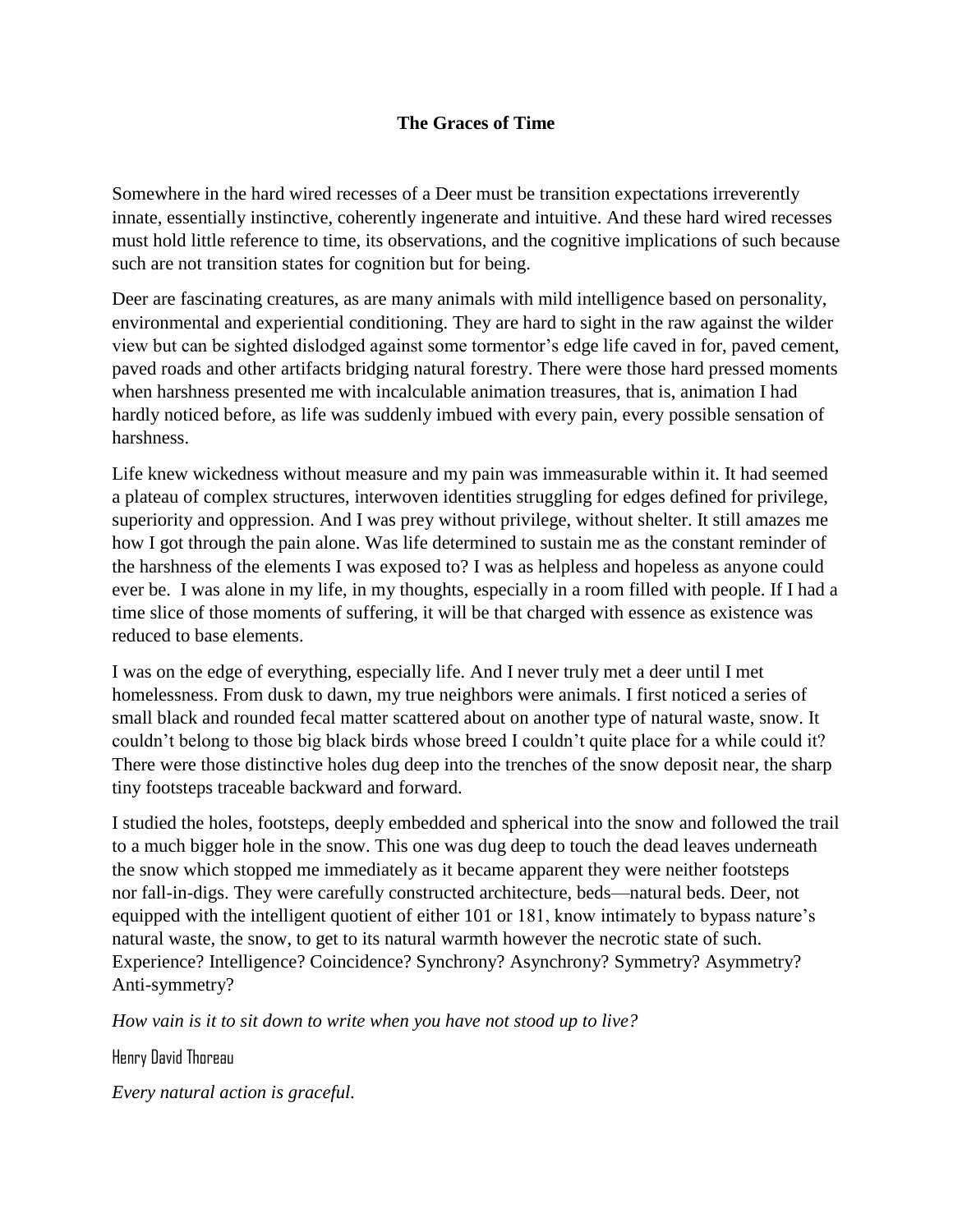## Ralph Waldo Emerson

Time, for the purposes of this work is different because it is not some imposing fourth dimension but the zeroeth. What graces does this fact afford time? What graces does it afford x coordination? We have made the z axis zero in the last chapter because we could afford to do so. Xy coordination, for instance, cannot afford to do this. Y has no direct coordination relativity to itself, and for three dimensionality, it needs both x and z axis. But x implies x always implies x squared implying x squared. There are great universal implications for this fact which will be discussed further in this book. In xy coordination, the field complex, k, is mainly imagined because of a lack of self-explicit implication. In x coordination, there is a necessary vectorial reality which allows every dimensional reality-increment to be integrate-able consequent of the consequential infraction enabling negation.

How does this happen? With our z axis being equal to zero the essentiality of self-implication is self-engineered in x coordination. In xy coordination, with z being zero, xz and yz axis are always zero. That leaves xy as the active coordination in xy Cartesian coordination. This is the equivalence of the first quadrant relative to x coordination. In x coordination we have xx. Coordination with x implies xx implying xx. This xx has a field complex we must derive here from the eastern perpendicular parallax at the turn of the back of x away from xy coordination so the horizon redirects western with curvature.



It becomes apparent here that my statement in earlier chapter about x turning her back completely in order to have a vectorial self-directing identity is a necessity. It's not merely anything we have been taught thus far in physics and mathematics. It's not a falling, not a pouring. It is part of time-efficient, true and natural x-implicating complex and absurdity. It's an anti-gravitational complex. And here we must own a first of several postulates as we move forward on this issue.

*A world in support of gravitational dynamics within its existential system must be in support of anti-gravitational dynamics relative to the universal larger body of sustenance for its local system.*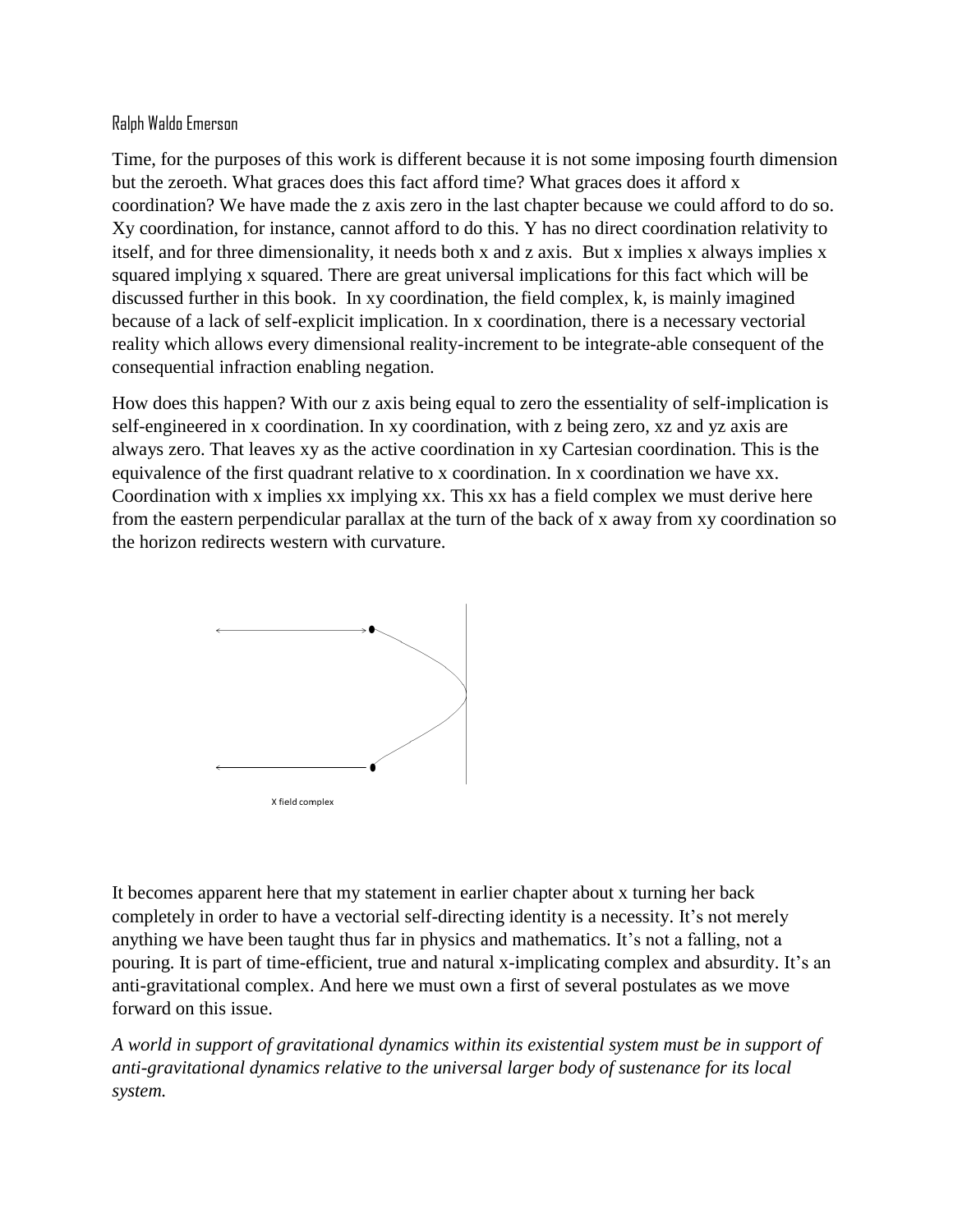It becomes apparent that the k field complex for x coordination is different from that of xy coordination. Its origination is different. Its orientation is different. Here we can address the problem with three dimensions as we know it now. Three dimensionality describes a point with three possible axes of identity projection. For instance we can assume that a geometric shape as a square has three dimensions if we can identify a point in it with three axes xyz. But something is very wrong with this definition.

Every incremental dimension must integrate into the next to hold an accurate dimensionality or there is no such thing as accuracy relative to projection. For instance, finding a point of three dimensions inside a square of three dimensions does not give proof of three dimensions. Finding all the incremental dimensionality of the square and an internal point of three dimensions do. That is, at least five points is needed for this confirmation, not one point of three dimensions inside the possible square of three dimensions we hadn't verified as such.

This fact, which will be discussed further, is foundation for a necessary fifth dimensionality relative to a necessary yet unknown observer we must encounter in relativity. But our x dimensionality, unlike xy coordination is well on its way to achieving a lot of necessary observation for us. We are able to capture integrate-able zero dimensionality perspectives so we can eventually have an actual and necessary existential observer. We take time along with us as an effect of direct causation. We can also absolve the necessary existential absurds as effects without self-nullifying. For instance, earth does not have to live in water when water lives on earth. Water is a necessity. The snow is an explicitly nullifying manifest, a consequence of a consequential infraction relative to time and causation without itself being capable of existential manifest, an absurd.

Some simple laws which are not so explicit in nature: what is explicit and energy drained must be extinguished and anything or two things in life that may suffer consequential infractions from causation must know spatiotemporal procedural distinction. It is for such naturally absurd effect that water kills fire. And in the last chapter we discussed fire being explicit to the sun by its necessity for focus. Now, it must be easier to understand why water must be of superior placement relative to fire. The sun cannot afford to burn. The collective body of systems sustaining it, causative, existential, absurd, or effect must know time, that is, zero dimensionality in a specific life-qualifying rather than nullifying format.

There is a degree of helter-skelter in the universe but there are some "helter" unable to afford their "skelter". They must know graces to sustain life, most especially the graces of time which are never trivial or cheap. My attitudes towards graces are intimated as I can never afford to, nor do I ever want to afford to let go of the graces of homelessness. They are priceless, humanizing me in ways I never thought possible or existing. From the diagram for "x field complex," it becomes apparent that the vectorial necessary implication is not downward on earth but upward and counterclockwise as well as clockwise. The reason it appeared downward was because of the unrealistic imposition of xy coordination over time.

The reality for x coordination is that every time  $x \to x$ ,  $x^2 \to x^2$ , therefore every odd implication resulting from the necessary negating consequence of the consequential infraction